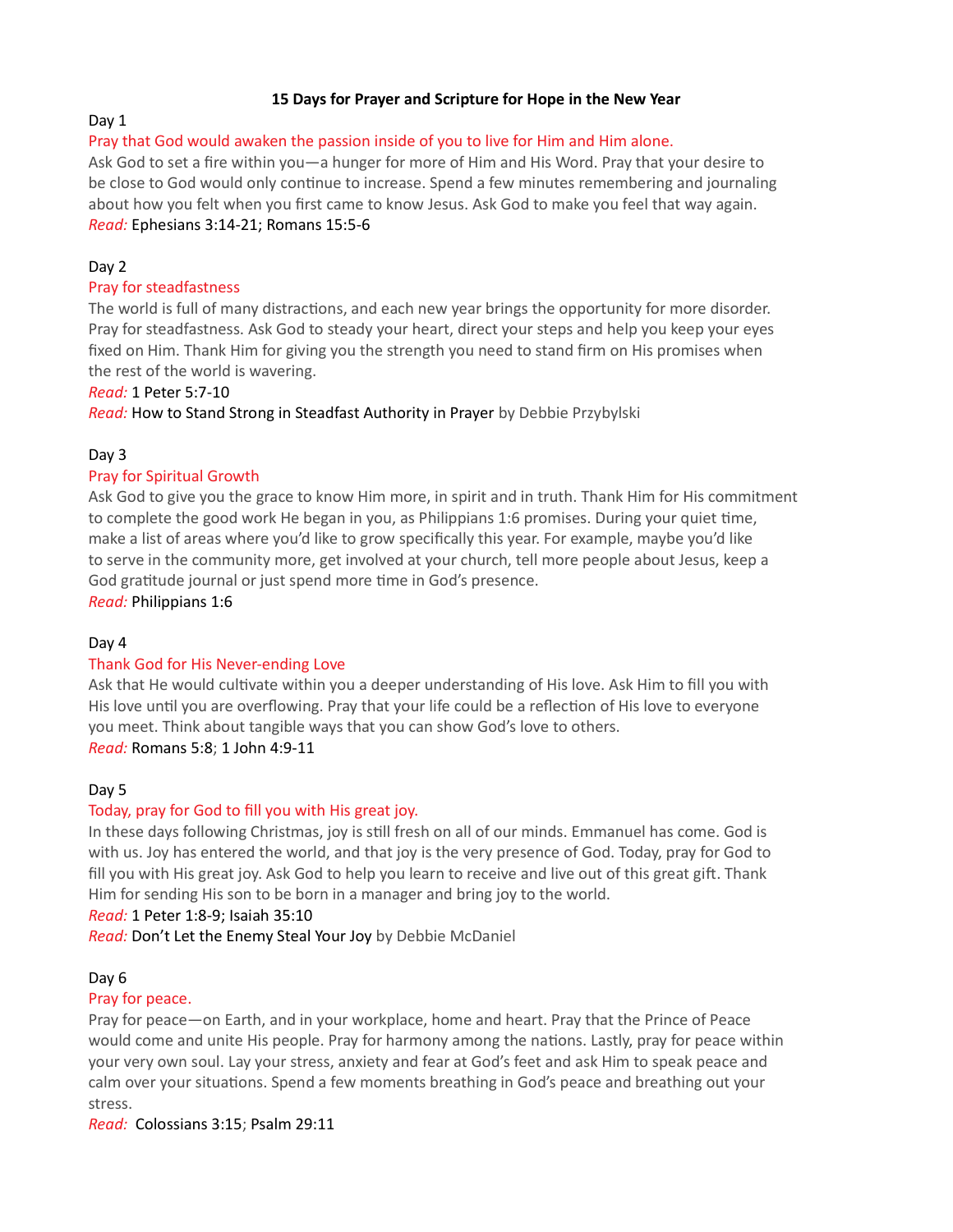### Day 7

### Pray for patience.

We live in a culture that wants everything, and wants it yesterday. Pray for patience. Pray for strength to be counterculture and break free from the world of instant gratification. Ask God to replace your restlessness with patience, contentment and peace. Release whatever you're feeling impatient about into His hands and trust that His timing is perfect.

### Read: Romans 8:24-30

Read: How to Cultivate Patience in a World of Instant Gratification by Kate Motaung

# Day 8

## Pray for a heart of kindness.

Pray for a heart that is tender, meek and mild like Jesus. Ask God to show you how to be kind and compassionate in everything that you do. Ask Him to help you be tenderhearted and forgive others, just as in Christ God forgave you.

Read: Isaiah 54:8; Colossians 3:12

## Day 9

## Today, spend a few minutes reflecting on God's goodness.

Today, spend a few minutes reflecting on God's goodness. Thank Him for his goodness, sovereignty, compassion and mercy. Thank Him for every good and perfect gift He has blessed you with. Thank Him for being so gracious, loving and patient with mankind. Ask Him to help you remember to give thanks for all He has done and will continue to do.

### Read: Psalm 107; Psalm 145

# Day 10

### Pray for faithfulness.

Pray that God would keep you faithful in serving Him all the days of your life. Pray that when you wake up your first desire would be to feast on God's Word and drink in His presence, so that you can serve Him in faith and love. Ask God to help you put all selfishness aside so that you can do His will.

### Read: Deuteronomy 10:12-13; Hebrews 10:23

### Day 11

# Choose what kind of attitude you want to have.

Our attitude influences every part of our lives. And here's the wonderful thing: We have the power to choose what kind of attitude we want to have. That means we get to choose what kind of life we lead. Pray for a Christ-like attitude. Pray that even when things go horribly, you will have the courage to stay positive and pure. Ask God to renew your mind to see trials as an opportunity for great good. Read: Philippians 4:8-9

### Day 12

### Pray for courage.

Ask God to help you trust in Him completely, even when fear threatens to weaken your faith. Pray that when the time comes for you to be brave, you will remember that God is with you. Pray for a courageous heart—a heart that does the right thing even if it's afraid. A heart that walks boldly into whatever God calls you to do.

Read: Joshua's courageous story in Deuteronomy 31.